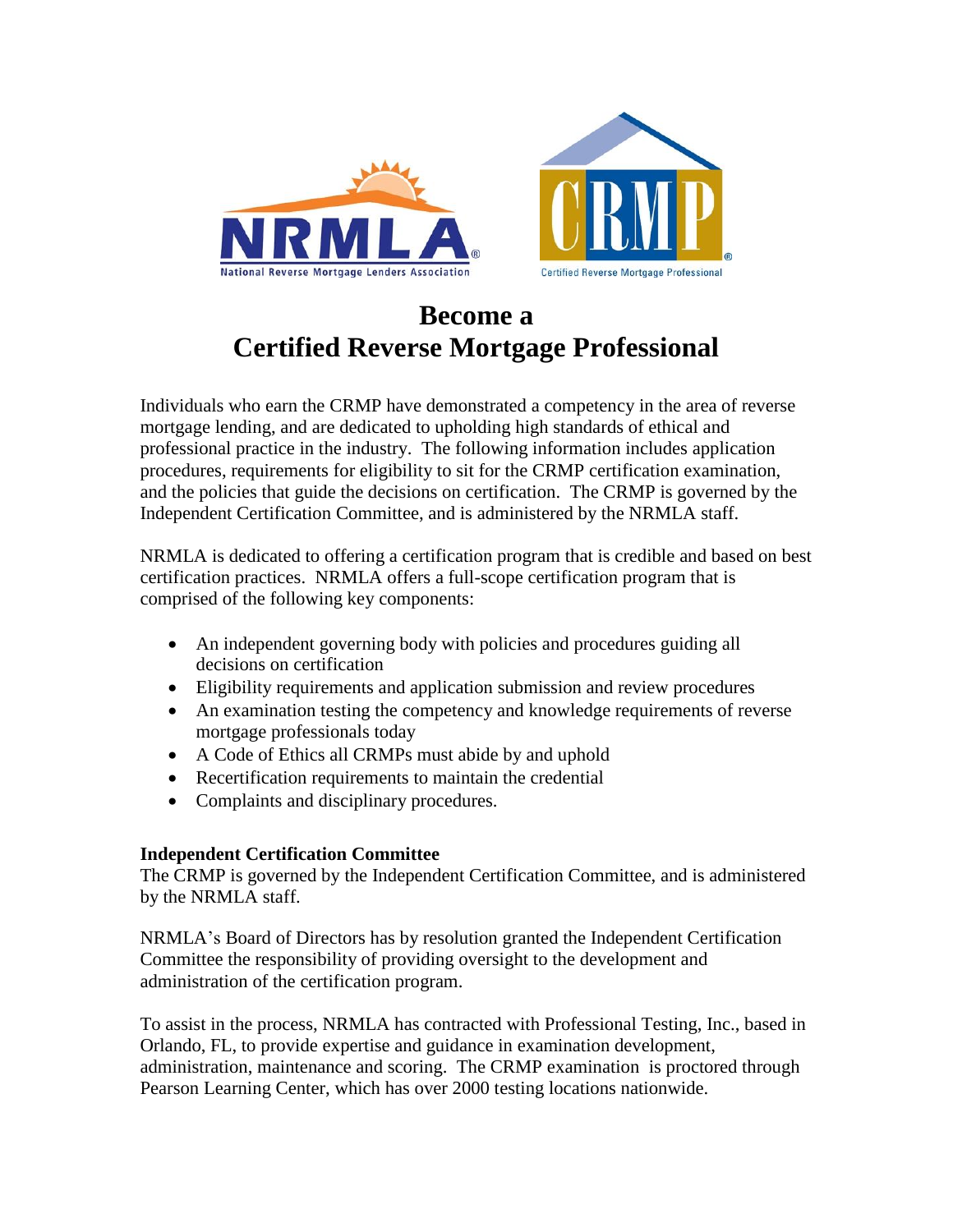Successful achievement of a passing score on the CRMP certification examination is required for an individual to earn the CRMP designation. Each candidate must meet the eligibility requirements to qualify for the exam, and must agree to uphold and abide by the Code of Ethics in order for certification to be awarded. Certification is awarded for a period of three years, but the certificant must recertify annually prior to the expiration date found on his or her hard copy certificate. CRMPs must also remain in good standing with the Independent Certification Committee, which means they must be current in all fees and not be found in violation of the Code of Ethics. Failure to comply with these requirements may result in the certification being withdrawn.

## **Trademarks and Copyrights**

The "Certified Reverse Mortgage Professional" and "CRMP" designations are the property of the Independent Certification Committee and NRMLA. Individuals who earn the CRMP credential may use the designation as long as the certification has not expired, been suspended, revoked or voluntarily relinquished. The certificate is the property of the Independent Certification Committee and must be returned to NRMLA upon request. Examination materials and publications are copyrighted and protected under U.S. law. NRMLA aggressively enforces the appropriate use of its property, and unauthorized use may result in sanctions or other penalties.

# **Frequently Asked Questions**

Interest in the Certified Reverse Mortgage Professional (CRMP) designation is quickly growing.

We thought it would be beneficial to consolidate our most commonly asked questions into the follow FAQ document. If you have a question that is not listed, please email Darryl Hicks, at dhicks@dworbell.com.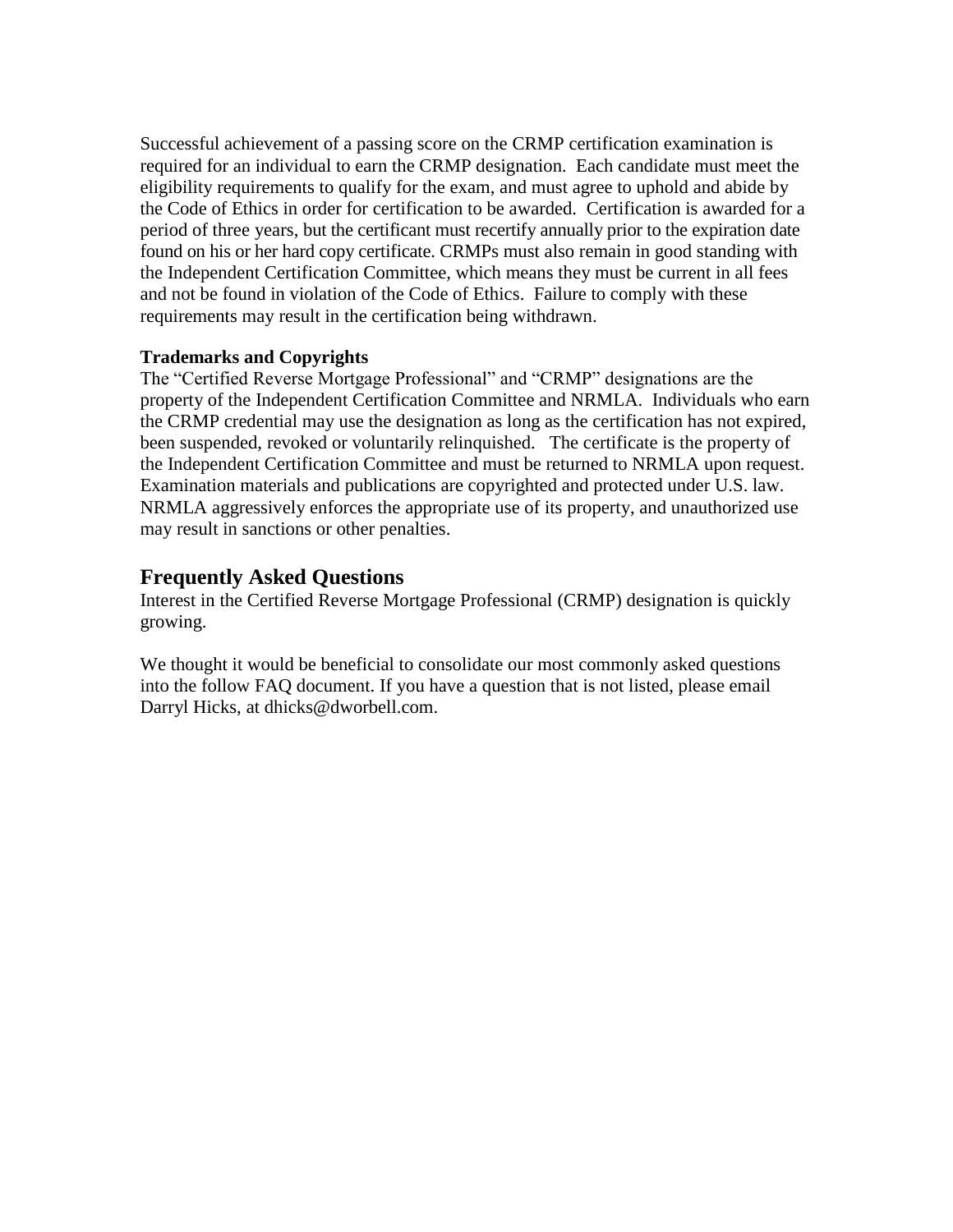## **Question #1: Why should I get the CRMP?**

Earning the CRMP distinguishes you as someone who has demonstrated superior knowledge and competency in the area of reverse mortgages and dedication to upholding the highest ethical and professional standards.

When operating in a highly competitive environment one of the most effective ways to set yourself apart from the rest of the field is to obtain the CRMP designation. When you sit across the kitchen table from a client, it provides an extra level of comfort for that person.

All CRMPs are listed on NRMLA's consumer web site, ReverseMortgage.org, which attracts 30,000 unique visitors every month. Consumers utilize the web site to find CRMPs in their state and CRMPs often refer business to one another.

## **Question #2: How do I qualify for the CRMP designation?**

Before you submit an application, you must meet certain experiential requirements. Loan Originators must have three (3) years of experience originating reverse mortgages or must have personally closed 50 or more reverse mortgages.

All applicants must submit a letter of recommendation written and signed by a senior manager. Applicants who own their companies may ask an industry colleague who is at a senior management level to submit a letter on their behalf.

Applicants who do not originate loans must have at least three (3) years of experience in the reverse mortgage industry in one of the following areas: Underwriting, Processing, Training, Title and Closing Services, Appraising, Counseling or Loan Servicing.

You must complete 12 continuing education (CE) credits before applying. All credits must be obtained within 12 months of submitting the application. Any credits obtained outside of the 12-month period will not be counted. Credits can be earned at NRMLA conferences, or by completing online courses from the list that is posted to the CRMP web page.

All applicants must complete the course *Workshop: Ethical Issues & Business Practices for Reverse Mortgage Lenders*. This course is conducted at most NRMLA conferences.

By signing the consent release form in the application, you are attesting to the accuracy of the information submitted. If NRMLA discovers that any information provided on the application is fraudulent, that may be grounds for being stripped of the credential.

## **Question #3: How do I submit my application?**

You must have an online account with NRMLAonline.org. Once you have obtained a username and password, login to the site.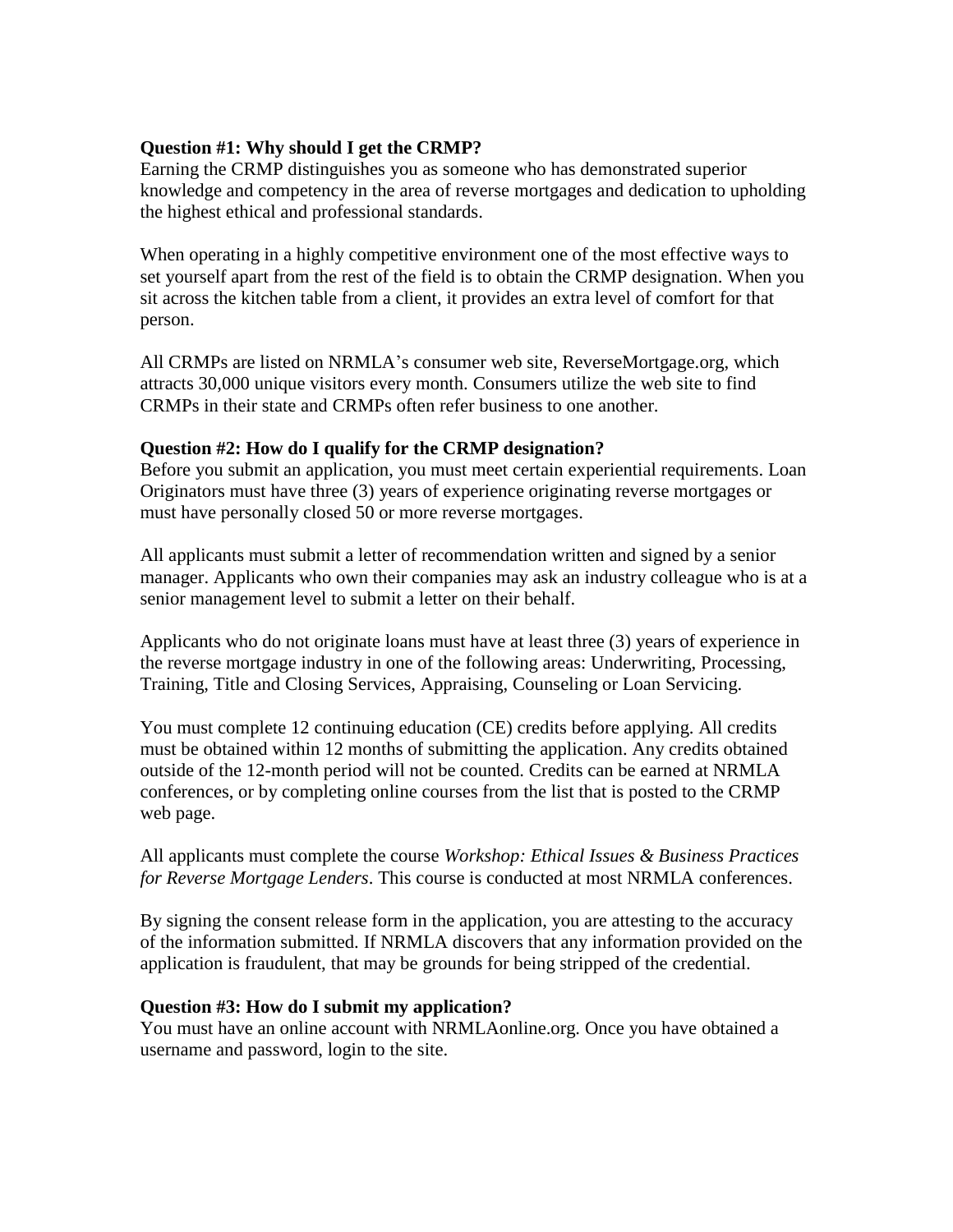In the upper right corner, you will see a message, Welcome Back (Your Name). Click on the link and select Edit My Profile from the dropdown menu. The next page will show your contact information. If you need to edit anything, use this opportunity to do so. If not, click Welcome Back (Your Name) a second time.

On the next page, select CRMP Application. Fill in the requested information and after submitting the application, please contact Darryl Hicks, at dhicks@dworbell.com.

## **Question #4: How do I get outside courses approved?**

The following information must be submitted to NRMLA:

- Name of instructor and bio
- Course title and description
- Course outline with key learning objectives
- List of assigned reading and other assignments (if available)
- Evidence course is proctored or maintains attendance records (if available)
- Copy of certificate of completion, if provided.
- Statement of Relevancy written by you, explaining why you think this course should count as credit.

We do not accept courses related to marketing or ethics (only NRMLA's ethics courses count).

Submit the information to Darryl Hicks, at dhicks@dworbell.com. It will be reviewed first by the Eligibility Subcommittee. If the Subcommittee approves the course, it is then reviewed by the full ICC, which must give its final consent for you to receive credit.

## **Question #5: What much does it cost to get the CRMP?**

There is a \$250 non-refundable application fee. If the application is approved, you take the exam. If you pass the exam, the next step is to submit to an online background check, which costs \$49.95 in most states, except New York, where it costs roughly \$150.

If you pass the background check, the final step is to pay a \$175 certification fee, which is paid annually for three years while the CRMP is active.

## **Question #6: What ongoing requirements do I have if I get the CRMP?**

The CRMP certification is awarded for a period of 3 years. However, due to the frequent changes in the field of reverse mortgage lending rooted both in lending practices and regulatory requirements, the CRMP certification must be renewed every year to ensure the continued competence and currency of Certified Reverse Mortgage Professionals.

Designees will receive an invoice from NRMLA 60 days prior to the anniversary date that appears on their CRMP Certificate. Designees will submit their annual recertification fee (\$175) and a signed Consent Statement certifying that they are still properly licensed and adhering to the CRMP Code of Ethics.